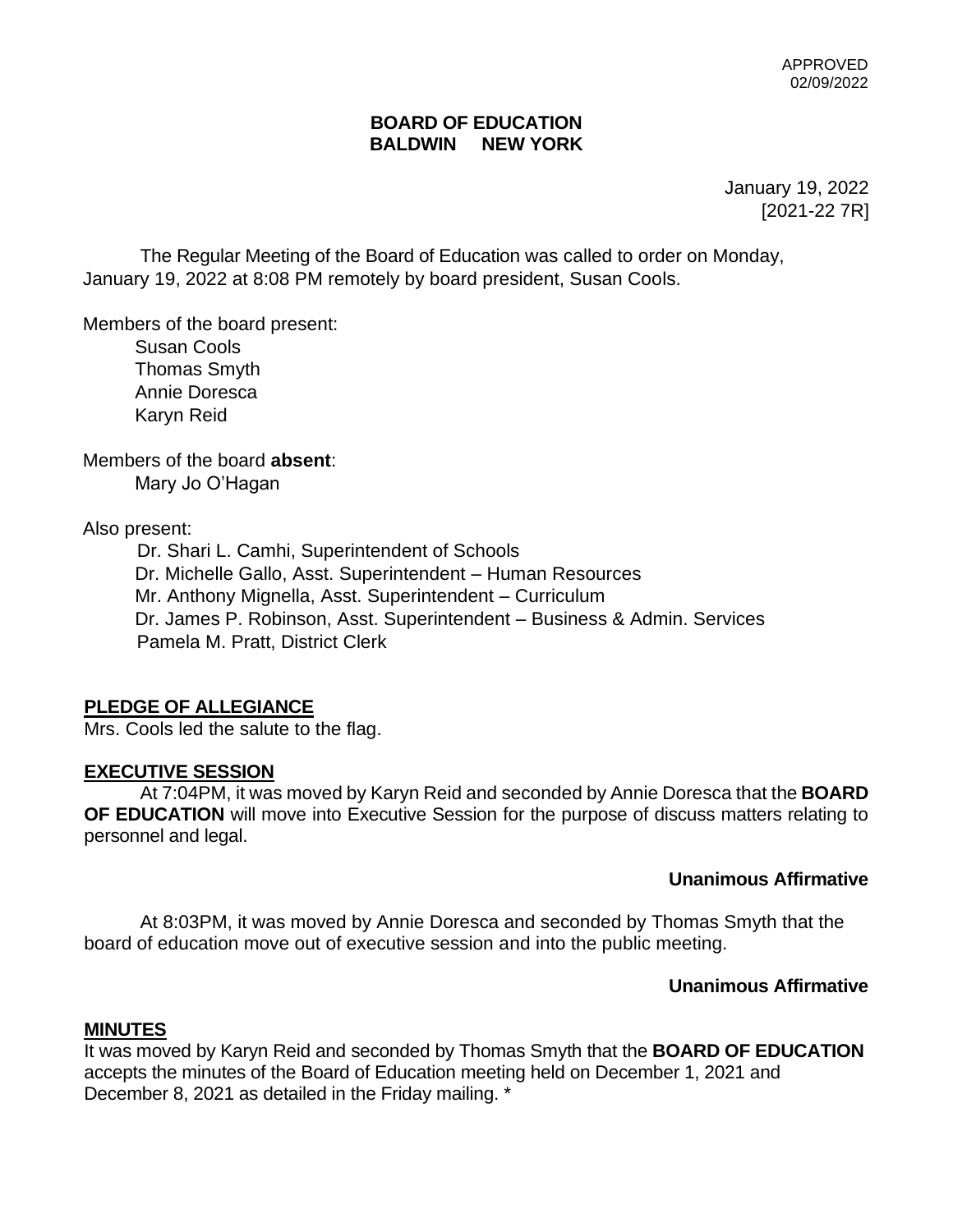# **Unanimous Affirmative**

#### **TREASURER'S REPORT**

It was moved by Karyn Reid and seconded by Thomas Smyth that the **BOARD OF EDUCATION** acknowledges receipt of the Treasurer's Report for the month of November 2021, as detailed in the Friday mailing. \*

#### **Unanimous Affirmative**

# **SUPERINTENDENT OF SCHOOLS**

#### A) **Comments/Reports to Board of Education and Community**

Dr. Camhi shared with the community a reminder that the Vax Mobile is available in district to families who are interested in getting their children vaccinated. The first dose was done on January 18<sup>th</sup> and everyone must be available in three weeks for the second dose. Additionally, appointments are still available on our website for January 26<sup>th</sup> on a first come, first served basis. She also shared that there is an update from the state relating to the COVID quarantine protocols reducing the isolation period and a letter will go out to family's tomorrow morning. New protocols will also go into effect immediately as it relates to contact tracing. The State is no longer conducting contact tracing, but the district will do some level of it as needed. Dr. Camhi clarified that all the guidance does not start at the district level. All guidance comes from the NYS Department of Health and Nassau County. The decision to wear mask is not a local decision, it is made at the state level and everyone is still required to wear mask in our schools. This guidance comes from the State Education Department and the Department of Health. She stated there is no judgement or politics behind it for us, we want to make sure we are following state law and doing what is in the best health and interest of our students and that their academics are still the focus.

Dr. Camhi then shared some district highlights. She shared that we had two winners from the Bethpage Best of Long Island categories. Baldwin won for Best HS Principal on Long Island as well as Best Student Podcast. We had a repeat on Metro Focus about our academic academies. The link is on our website. Dr. Camhi also pointed out to be mindful of possible calendar changes as things are ever changing with the up and down numbers relating to COVID. We are going towards postponing things to a later date in lieu of cancelling them. The most accurate and up to date information will always be on the website. Dr. Camhi shared that we had a hybrid School to Career Breakfast. There was panelist from multiple businesses around long island and it was nice to do a modified version and we hope to get back to our in person version next year. Our students were highlighted on the Northwell National Gun Violence Prevention forum. They were invited to participate as they won the spark challenge last year. In addition, she highlighted our AP Research Course. It is the second half our Capstone program with AP. She shared some examples of the topics our junior and senior students are working on such as: A Comparative Study of Foster Care Systems in Urban and Suburban Areas, Self-Diagnosis and Tic Tok: How Does it Affect Teenagers Today, High Maternal Mortality Rates in Black Women, Media Networks and Racial Perception and Impact of Single Player Video Games on High School Males. She expressed it is a very rigorous, college level research and she wanted to highlight the level of work our students are engaged in.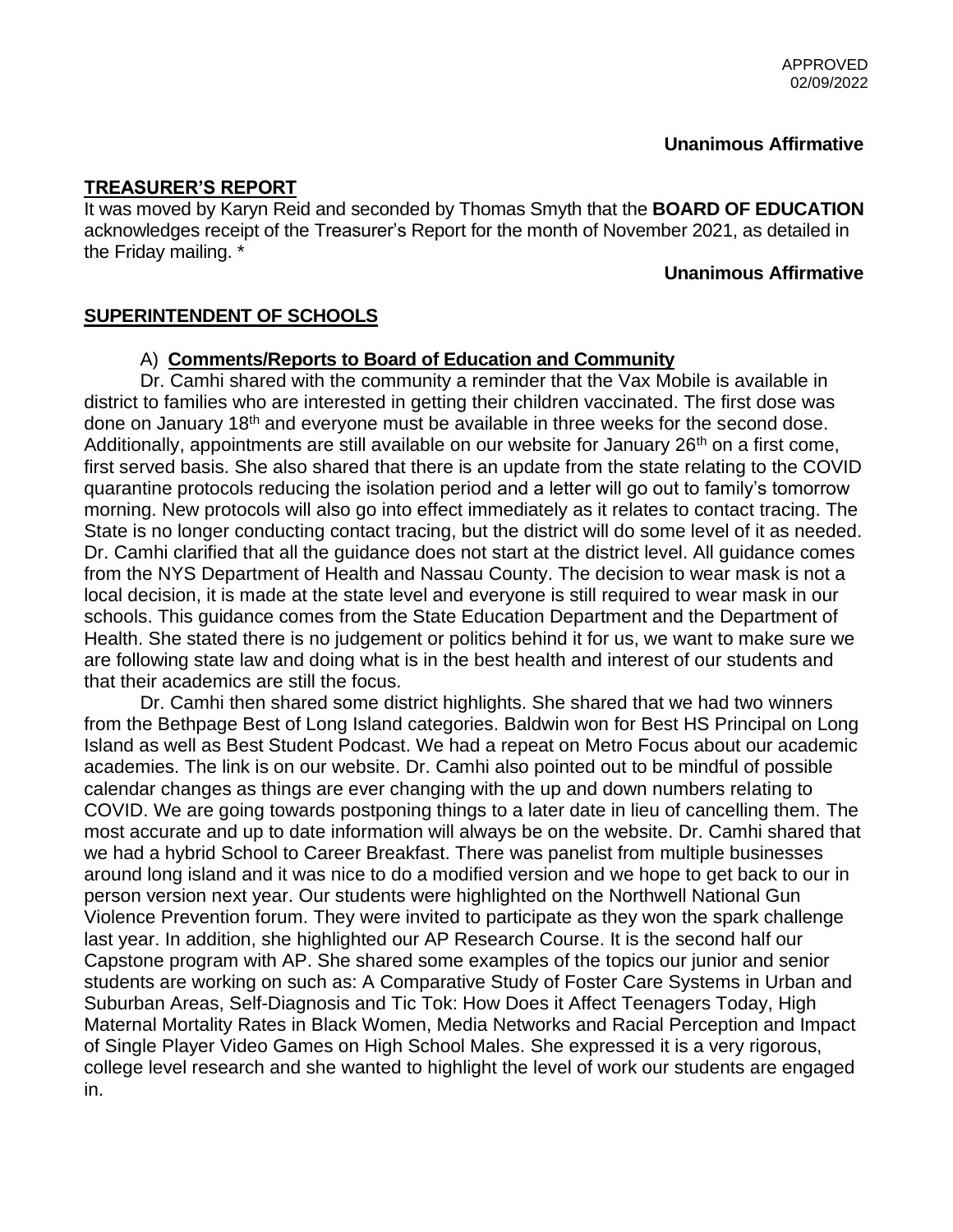# B) **Presentation: CSE Process - Mrs. Sherrisse Young, Director of Pupil Services**

Dr. Camhi then introduced Mrs. Sherrisse Young, Director of Pupil Services. Mrs. Young gave an overview on the steps in the special education process. She then reviewed the process for the Committee on Special Education, the Committee on Preschool Special Education and clarified the difference between an Individualized Education Plan (IEP) and a 504 Plan. For the full presentation see the following link: [baldwinschools.org/CSE\\_Process\\_Review](https://www.baldwinschools.org/site/default.aspx?PageType=3&ModuleInstanceID=10997&ViewID=7b97f7ed-8e5e-4120-848f-a8b4987d588f&RenderLoc=0&FlexDataID=29683&PageID=5651)

# **COMMENTS/REPORTS FROM BOARD OF EDUCATION**

# A) **Liaison Reports**

Mrs. Cools stated she attended the middle school and high school Council of PTA meetings. Parents were able to ask questions and informative information was shared.

Mr. Smyth stated that he is the liaison to the Teacher Center and was impressed with the level of professional development classes offered to our teachers. He also shared he is the liaison to the Baldwin Chamber of Commerce and attended the last meeting. He state it was nice to see and hear where the different businesses in the community are and it was helpful for him to be there and answer questions they had about the school district.

Mrs. Doresca had no updates.

Mrs. Reid had no updates.

# **COMMENTS AND QUESTIONS**

Mrs. Cools opened the meeting for questions and comments to be addressed from the public.

The following community member submitted questions via the online form:

• Amanda Madramotoo

# **PERSONNEL ACTIONS REPORT**

It was moved by Thomas Smyth and seconded by Annie Doresca that the **BOARD OF EDUCATION** approves the Personnel Actions Report for January 19, 2022, as detailed in the Friday mailing. \*

# **Unanimous Affirmative**

# **SPECIAL SERVICES**

It was moved by Karyn Reid and seconded by Annie Dorsca that the **BOARD OF EDUCATION** approves the recommendations for services of the Committee on Special Education, SubCSE, 504 Committee, and Committee on Preschool Special Education, in October, November and December 2021, as detailed in the Friday mailing.

# **Unanimous Affirmative**

# **DONATION**

It was moved by Karyn Reid and seconded by Annie Doresca that the **BOARD OF EDUCATION** acknowledges that there are no budget transfers over \$10,000 for the month of November, as detailed in the Friday mailing. \*

 **Unanimous Affirmative**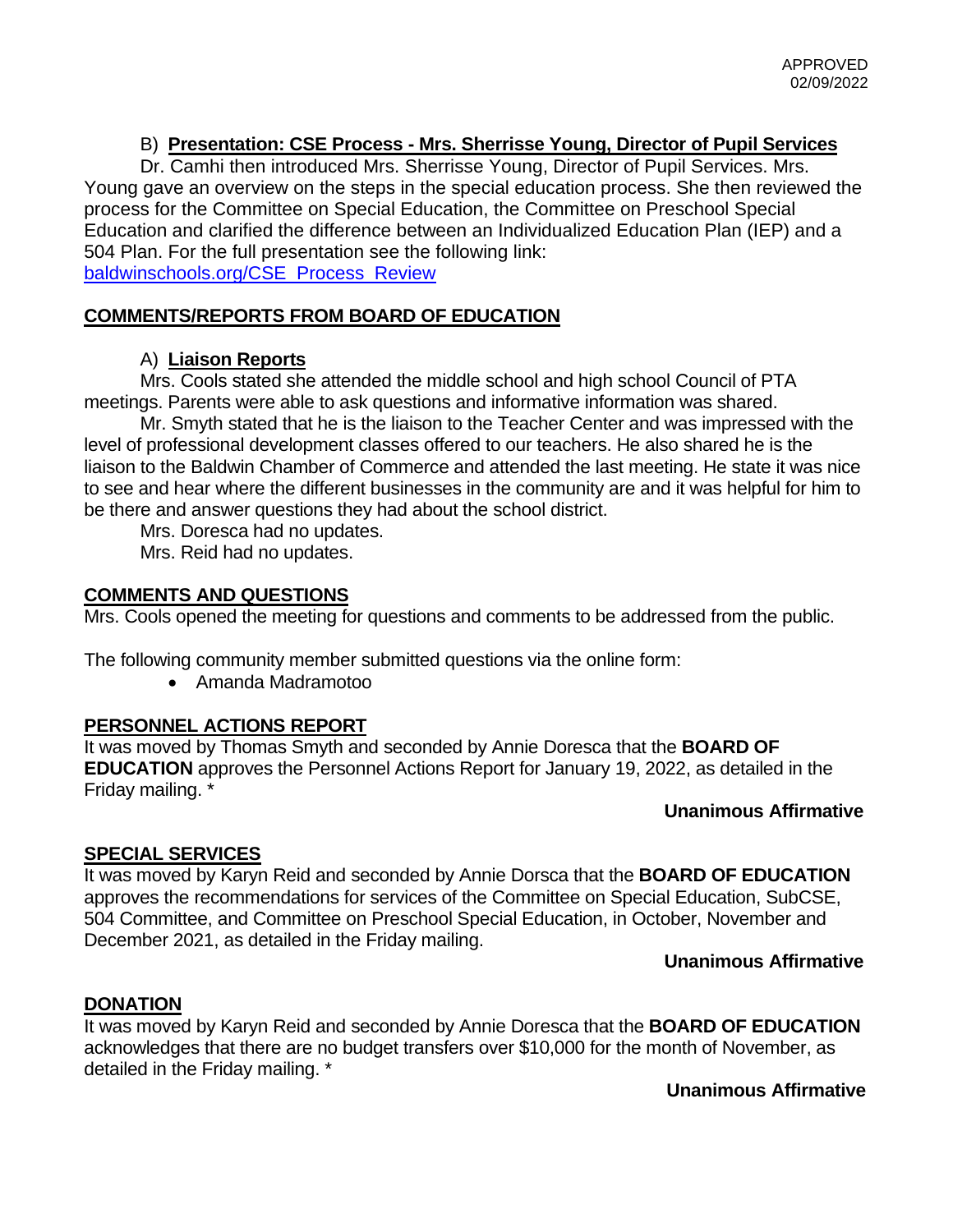# **DONATION**

It was moved by Karyn Reid and seconded by Thomas Smyth that the **BOARD OF EDUCATION** accepts, with thanks, the donation of \$15,000 from the Herman Auerbach Memorial Trust Fund. These funds will be used to support professional development, curriculum enrichment, and innovative programming in Baldwin schools as approved by the Superintendent of Schools, as detailed in the Friday mailing. \*

# **Unanimous Affirmative**

# **CONSENT AGENDA**

It was moved by Karyn Reid and seconded by Annie Doresca that the board of education approve the Consent Agenda including business items 3 through 10.

# **Unanimous Affirmative**

# **AGREEMENT**

It was moved by Karyn Reid and seconded by Thomas Smyth that the **BOARD OF EDUCATION** approves the lease with Quadient Leasing, beginning February 1, 2022, for three Quadient mail machines located at the high school, middle school and district office. The new agreement will cost \$609.37 per month for 60 months, which is a slight savings of \$0.63 per month from the current lease agreement, as detailed in the Friday mailing. \*

# **Unanimous Affirmative**

# **PUPIL TUITION RATE 2021/2022**

It was moved by Karyn Reid and seconded by Thomas Smyth that the **BOARD OF EDUCATION** approves the establishment of the per pupil tuition rate for the 2021/2022 school year for grades K-6 and grades 7-12 according to the Estimated Nonresident Tuition Report provided by SED, as detailed in the Friday mailing. \*

| <b>Regular Education</b> |          | <b>Special Education</b> |          |
|--------------------------|----------|--------------------------|----------|
| Grades K-6               | \$15,799 | Grades K-6               | \$44,660 |
| Grades 7-12              | \$13,815 | Grades 7-12              | \$42,676 |

# **Unanimous Affirmative**

# **HEALTH & WELFARE CONTRACTS 2021/2022**

It was moved by Karyn Reid and seconded by Thomas Smyth that the **BOARD OF EDUCATION**  approves the Health and Welfare Services contracts for three school districts for the 2021-2022 school year, as detailed in the Friday mailing. \*

| <b>School District</b>                   | No. of Pupils | Amt. Per Pupil | Total      |
|------------------------------------------|---------------|----------------|------------|
| Malverne UFSD<br>(Our Lady of Lourdes-2) |               | \$704.22       | \$4,929.54 |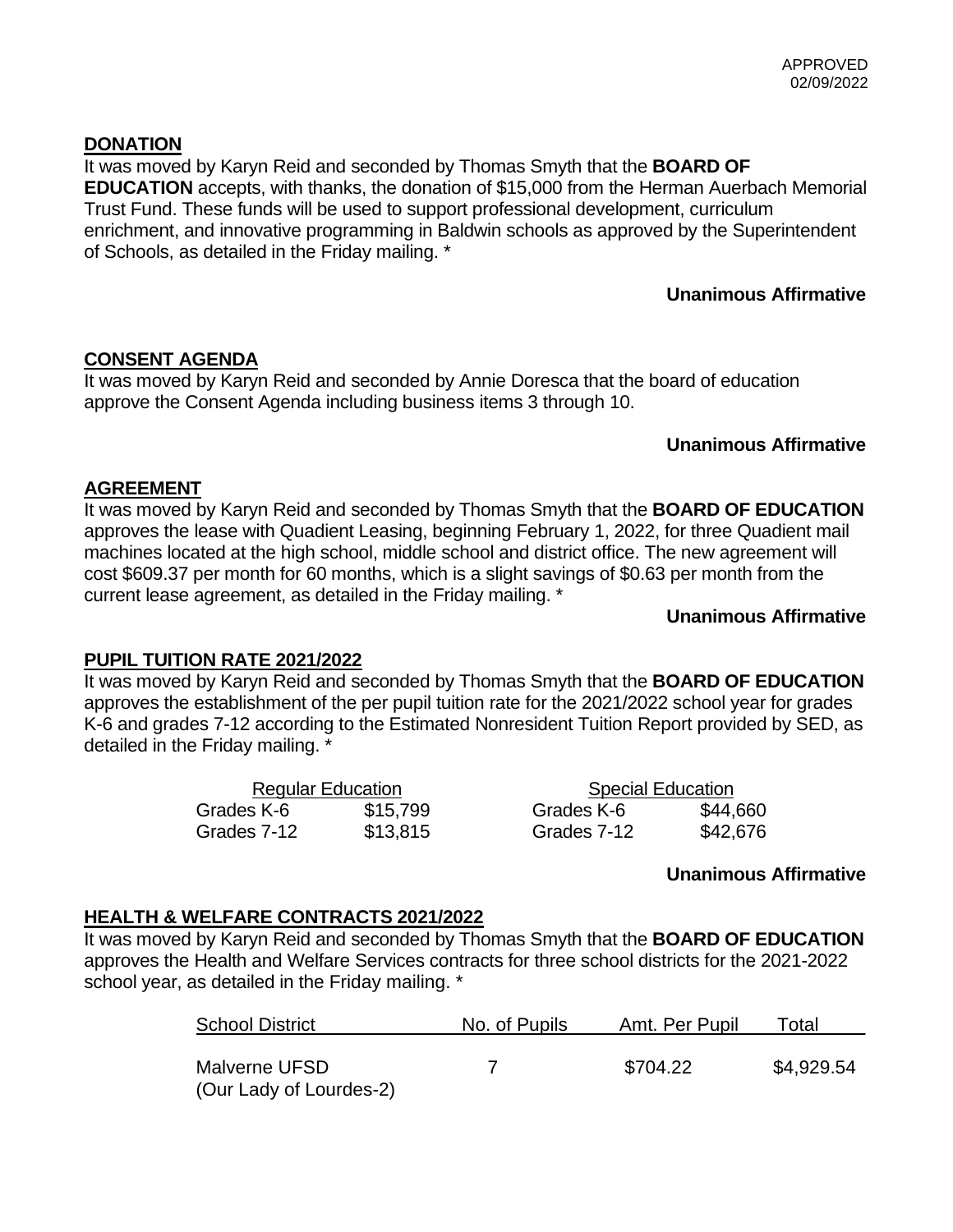(Grace Lutheran-5)

Seaford UFSD 3 51,141.98 \$3,425.94 (St. Williams the Abbot-3)

#### **Unanimous Affirmative**

# **SEDCAR-1 CONTRACTS 2021/2022**

It was moved by Karyn Reid and seconded by Thomas Smyth that the **BOARD OF EDUCATION** approves a contract for the Approved Special Education Programs based upon Strategic Evaluation Data Collection and Analysis & Reporting (SEDCAR-1) applications and their corresponding 10/7/20 child count. The per pupil allocation for the 2021-22 grant year for students placed in a program under Section 619 (3-5-year-old) is \$564.00 and for Section 611 (3- 21-year-old) is \$1,233.00. The per pupil allocation for the 2021-22 grant year for students receiving related services only is one-third of the per pupil program allocation under Section 619 is \$188.00 and for Section 611 is \$411.00, as detailed in the Friday mailing. \*

# **Unanimous Affirmative**

#### **OBSOLETE VEHICLE**

It was moved by Karyn Reid and seconded by Thomas Smyth that t**he BOARD OF EDUCATION** declares obsolete the following two vehicles: Bus #59, High School Security, Model: GMC, Year: 2006, VIN# 1GDJG31U661273834, Plate: AM8127 and John Deere Mower/Plow from Meadow School Equipment, Model: 3TNA72UJ, Serial# CH3029D016892 Year: over 30 years old. Russ Randazzo, Director of Facilities, has determined that these vehicles are unusable, as detailed in the Friday mailing.\*

#### **Unanimous Affirmative**

# **OBSOLETE TREADMILL**

It was moved by Karyn Reid and seconded by Thomas Smyth that the **BOARD OF EDUCATION** declares obsolete a ProForm treadmill at Baldwin Middle School. Eduardo Ramirez, Director of Physical Education, Health Services and Athletics, had the treadmill inspected by Universal Service Company and it is deemed unsafe, as detailed in the Friday mailing.\*

 **Unanimous Affirmative**

# **OBSOLETE FAX MACHINE**

It was moved by Karyn Reid and seconded by Thomas Smyth that **t**he **BOARD OF EDUCATION** declares obsolete the fax machine at Plaza school. Model: Brother laser Fax Super G3, IntelliFAX 2840, Serial number: U63274H3J4843333. Mark Gray, Principal of Plaza has determined that this machine is broken beyond repair, outdated, and has not been used in many years, as detailed in the Friday mailing. \*

#### **Unanimous Affirmative**

# **OBSOLETE TECHNOLOGY**

It was moved by Karyn Reid and seconded by Thomas Smyth that the **BOARD OF EDUCATION** declares obsolete the technology equipment from Baldwin Middle School- Room 147: one Drill Press, bar code # 001245, six Jig Saws, bar code #'s: 000022, 20150485, 100269, 000023,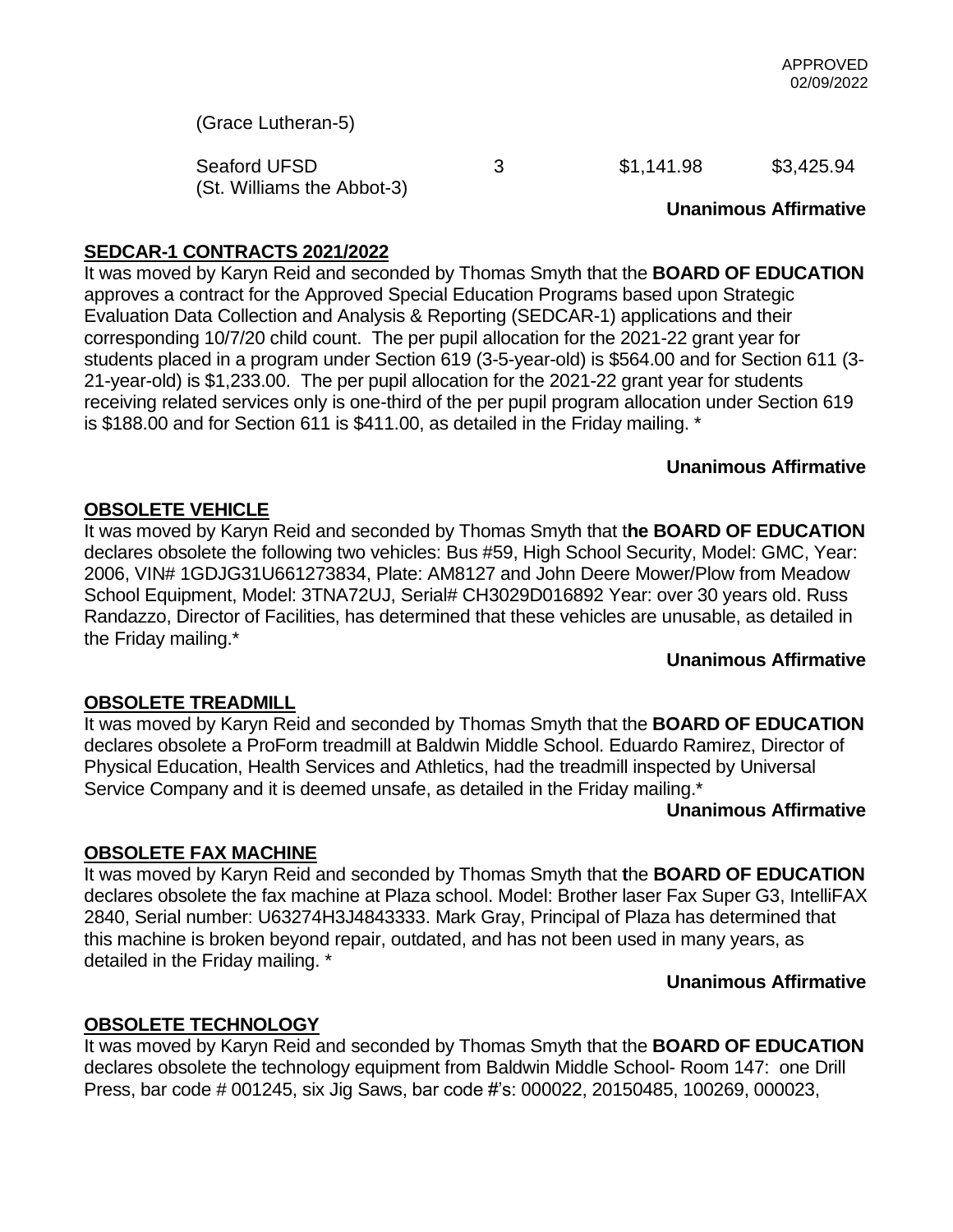001208, 002790 and one Industrial Paper Cutter, bar code # 00832. Russ Randazzo, Director of Facilities has determined that they are broken, unusable and do not meet today's safety standards as detailed in the Friday mailing. \*

# **Unanimous Affirmative**

# **USE OF FACILITIES**

The **BOARD OF EDUCATION** acknowledged that there is no updated Use of Facilities Report for the month of December.

# **ESTABLISHMENT OF MILEAGE RATE FOR 2022**

It was moved by Thomas Smyth and seconded by Karyn Reid that the **BOARD OF EDUCATION** approves the establishment of the 2022 standard mileage rate of 58.5 cents per mile pursuant to the IRS statement released on December 17, 2021, as detailed the Friday mailing. \*

# **Unanimous Affirmative**

# **REPORTING REQUIREMENTS FOR ELECTED OR APPOINTED OFFICIALS**

It was moved by Thomas Smyth and seconded by Annie Doresca that the **BOARD OF EDUCATION** approves the resolution for the reporting requirements for elected or appointed officials, as detailed in the Friday mailing. \*

# **Unanimous Affirmative**

# **POLICIES SECOND READ AND ADOPT**

It was moved by Karyn Reid and seconded by Thomas Smyth that the **BOARD OF EDUCATION** has a second read and adopts the following policies as detailed in the Friday mailing.<sup>\*</sup>

Policy 0101 Gender Neutral Single Occupancy Bathrooms-Revised

Policy 2342 Agenda Preparation and Dissemination-Revised

# **Unanimous Affirmative**

# **MIDDLE SCHOOL YEARBOOK AGREEMENT 2022**

It was moved by Annie Doresca and seconded by Thomas Smyth that the **BOARD OF EDUCATION** approves the agreement with Herff Jones to provide yearbook services for Baldwin Middle School's class of 2022, with the rider agreement taking precedence over the terms of the written agreement, as detailed in the Friday mailing. \*

 **Unanimous Affirmative**

# **BALDWIN 2035**

It was moved by Karyn Reid and seconded by Annie Doresca that the **BOARD OF EDUCATION** approves the Baldwin 2035 plan as detailed in the Friday mailing. \*

 **Unanimous Affirmative**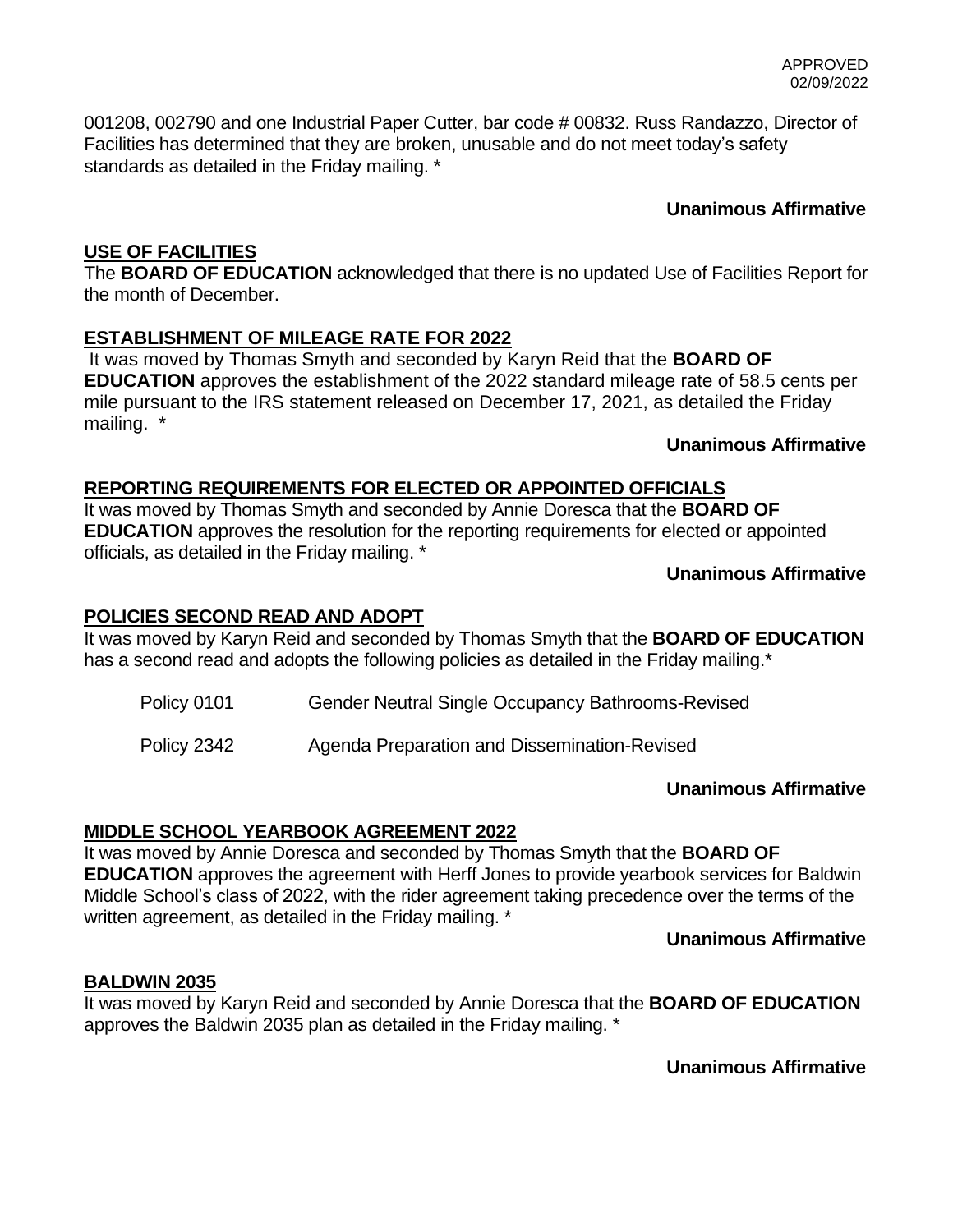# **PAPER EDUCATION COMPANY INC. TUTORING AGREEMENT**

It was moved by Thomas Smyth and seconded by Karyn Reid that the **BOARD OF EDUCATION** approves a contract with Paper Education Company Inc., to provide 24/7, unlimited 1:1 on-line tutoring support for our secondary learners in all subjects for the remainder of this school year and all of school year 2022-2023. This service is being covered by ARP learning loss funds, as detailed in the Friday mailing. \*

# **Unanimous Affirmative**

Mr. Mignella explained that this service offers our secondary learners academic support any time of the day or night in all areas and even in a student's home language for ENL students.

# **APPEAL OF TRANSPORTATION**

It was moved by Karyn Reid and seconded by Thomas Smyth that the **BOARD OF EDUCATION**  approves the following resolution:

**BE IT RESOLVED**, that upon reviewing the decision of the Superintendent of Schools made on December 13, 2021, and the appeal letter dated December 7, 2021:

The decision made by the Superintendent of Schools in the matter of CA is sustained.

# **Unanimous Affirmative**

# **BOARD RESOLUTION**

It was moved by Thomas Smyth and seconded by Karyn Reid that the **BOARD OF EDUCATION**  approves the following resolution:

**BE IT RESOLVED,** that the Board of Education hereby directs a non-certificated employee made known to the Board in Executive Session to a psychiatric examination pursuant to § 913 of the New York State Education Law at a time and place directed by the Baldwin Union Free School District; and it is further

**RESOLVED**, that said employee is hereby directed to produce at said examination any and all records relating to the employee's mental health status during the last year.

# **Unanimous Affirmative**

# **IMPORTANT DATES AND ANNOUNCEMENTS**

Mrs. Cools announced the following important dates:

(call district for appointment) Friday, January 28

Kindergarten Registration Tuesday, January 18 through

Budget Work Session I Wednesday, February 9 DO, 7 PM